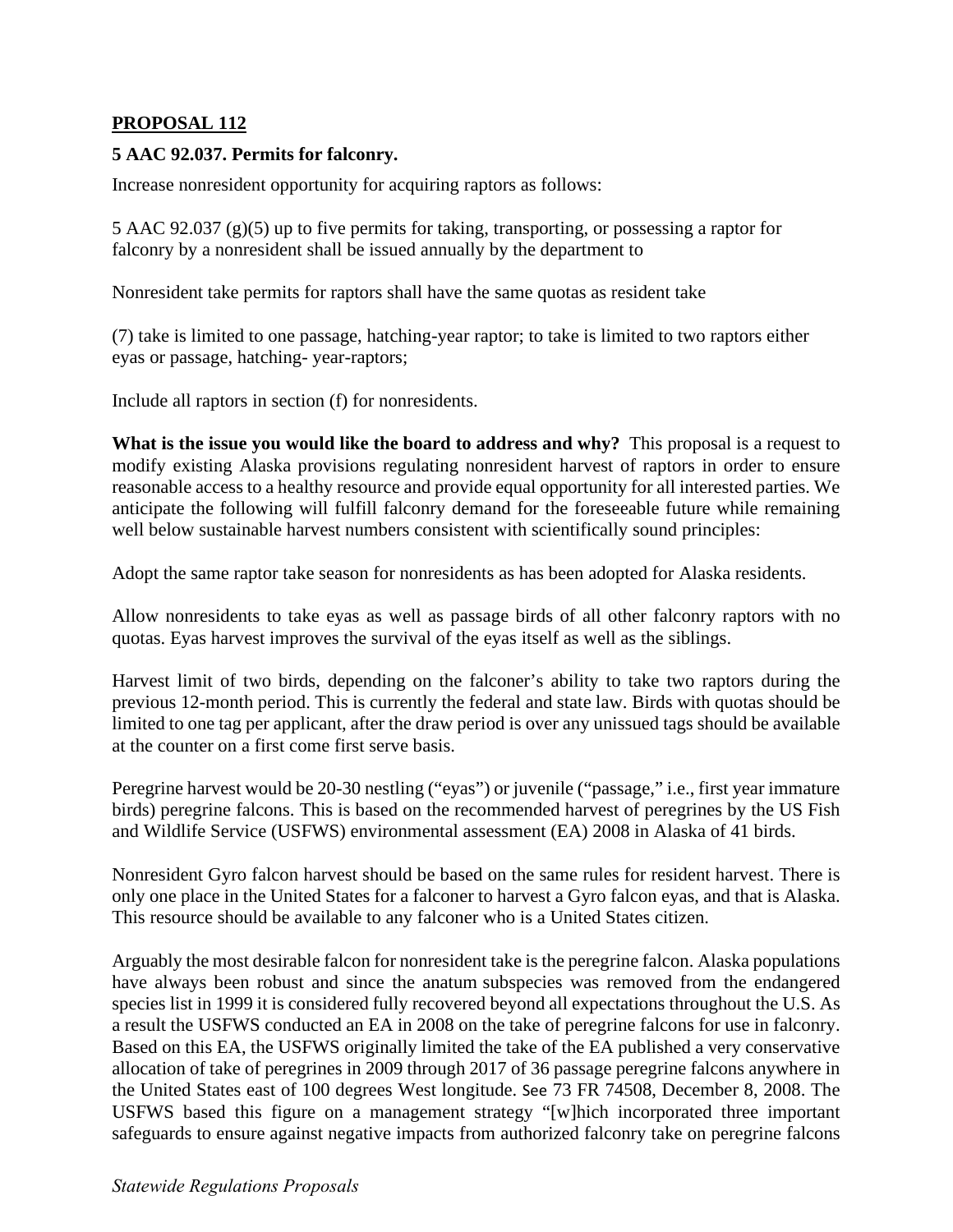across their range." The same EA, which was agreed to by the states, allows for the harvest of 41 in Alaska of which only a small percentage are harvested each year. The USFWS has since published updated findings and regulations which increased the take limit for passage peregrines by five (5) times, to 144 peregrine falcons, based on new available evidence of the actual robust peregrine breeding populations in Alaska, Canada, and lower 48 states. *See* Vol. 82, No. 174 FR 42700, September 11, 2017.

In order to provide maximum opportunity for both resident and nonresident falconers we propose a minimum of 25 nonresident permits plus the following method of selection for the distribution of additional permits that are unwanted by resident falconers:

Multiply by two the average quantity annually harvested by resident falconers over the prior three years. Deduct the three-year average from the allowable harvest of 41 and this would be the number of additional permits available to nonresident falconers.

The proposed nonresident take level for peregrines is a very conservative number and the harvest of this quantity is far below any measurable amount. The other more desirable raptor is the gyrfalcon which has never been endangered or threatened and is plentiful in Alaska, thus we believe no quota is necessary. Should a quota be required on the gyrfalcon for nonresident harvest we believe that 40 would be sufficient to satisfy the demand given the limited number of licensed falconers in the lower 48.

Historically, in 2011 the American Falconry Conservancy ("AFC") drafted a proposal (P40) with the assistance of several Alaska falconers to allow nonresident take of raptors, and we submitted the proposal to the Alaska Board of Game (BOG). During the 2012 statewide meetings cycle, BOG received a substantial amount of testimony and comment on the proposal. The science- and legal based testimony reasoned that the Alaska raptor resource was healthy, and that there was no justification for not allowing nonresident take of raptors. Testimony included Alaska Department of Fish and Game (ADF&G) summaries of raptor numbers, the manner in which USFWS derived their conservative 5% take levels, the support of both resident and nonresident falconers, the concerns of a few Alaska resident falconers, and discussions on all of the concerns. At the January 2012 meetings, the BOG decided to defer their decision on P40 until the 2014 cycle.

During the 2014 cycle, the BOG resumed their discussions on nonresident take of raptors (P40 renumbered P174) and adopted ultra conservative provisions. The BOG allowed for the issuance of five nonresident take permits annually and placed a tight restriction on the take season, especially for peregrines. Federally, Alaska peregrines may only be taken as juveniles during a season that ends on September 31, and the Alaska provisions do not allow nonresidents to take peregrines until September 15. This allows nonresidents only a two-week window to harvest peregrines.

Additionally, despite ADF&G's recommendation to allow seven nonresident permits annually, including eyases (See P174 A (RC72) of the March 2014 board meetings), and the BOG's decision to allow five nonresident permits, ADF&G limited their permit issuance to only three in 2014. It was noted by ADF&G that their original seven permit recommended limit was based on a percentage of what Alaska resident falconers harvest, not on resource sustainability.